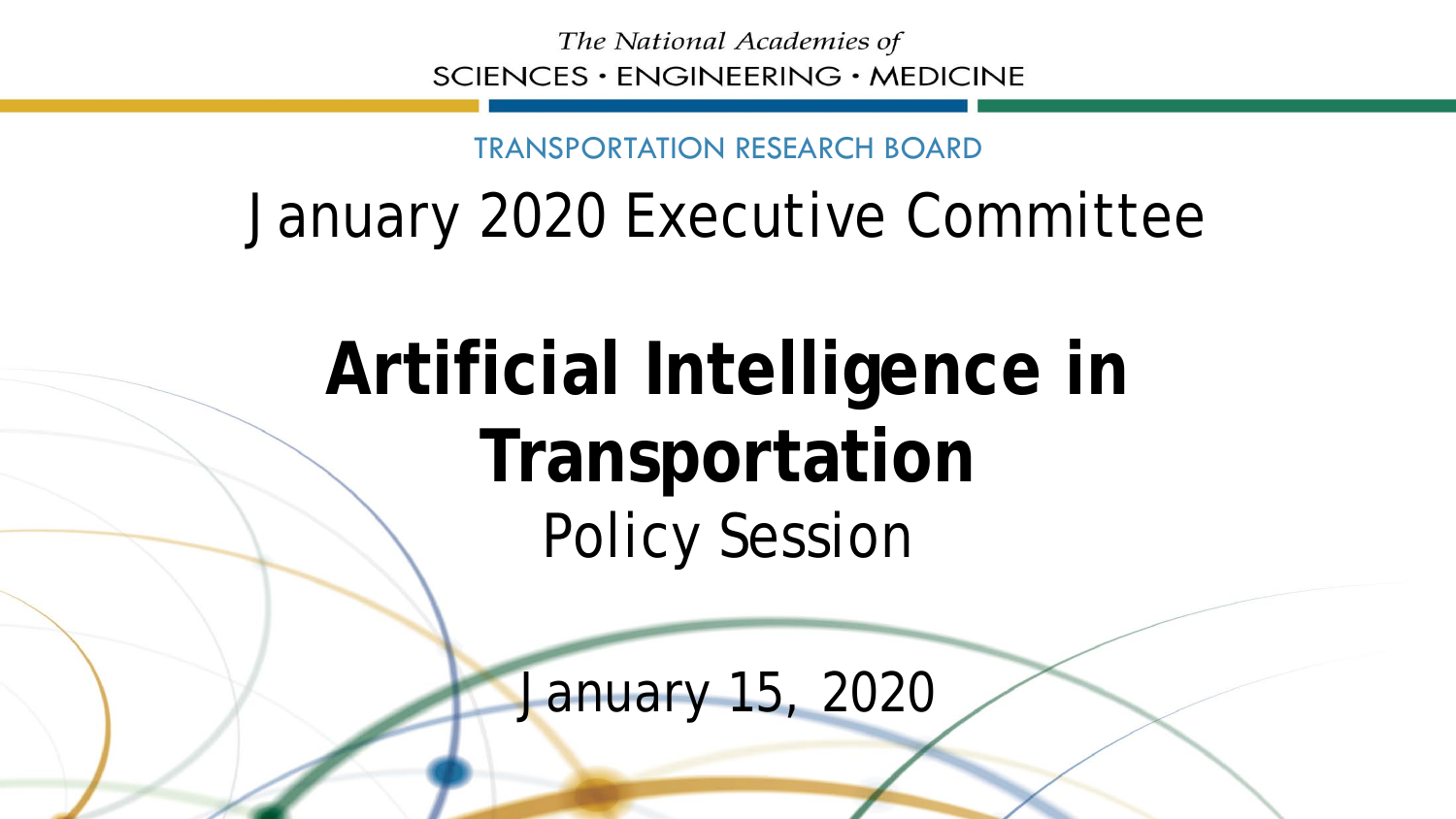## Artificial Intelligence



- "The ability of a digital computer or computer-controlled robot to perform tasks commonly associated with intelligent beings." (Intelligent beings are those that can adapt to changing circumstances.) Encyclopedia **Britannica**
- "Artificial Intelligence" term first coined in the mid-1950s

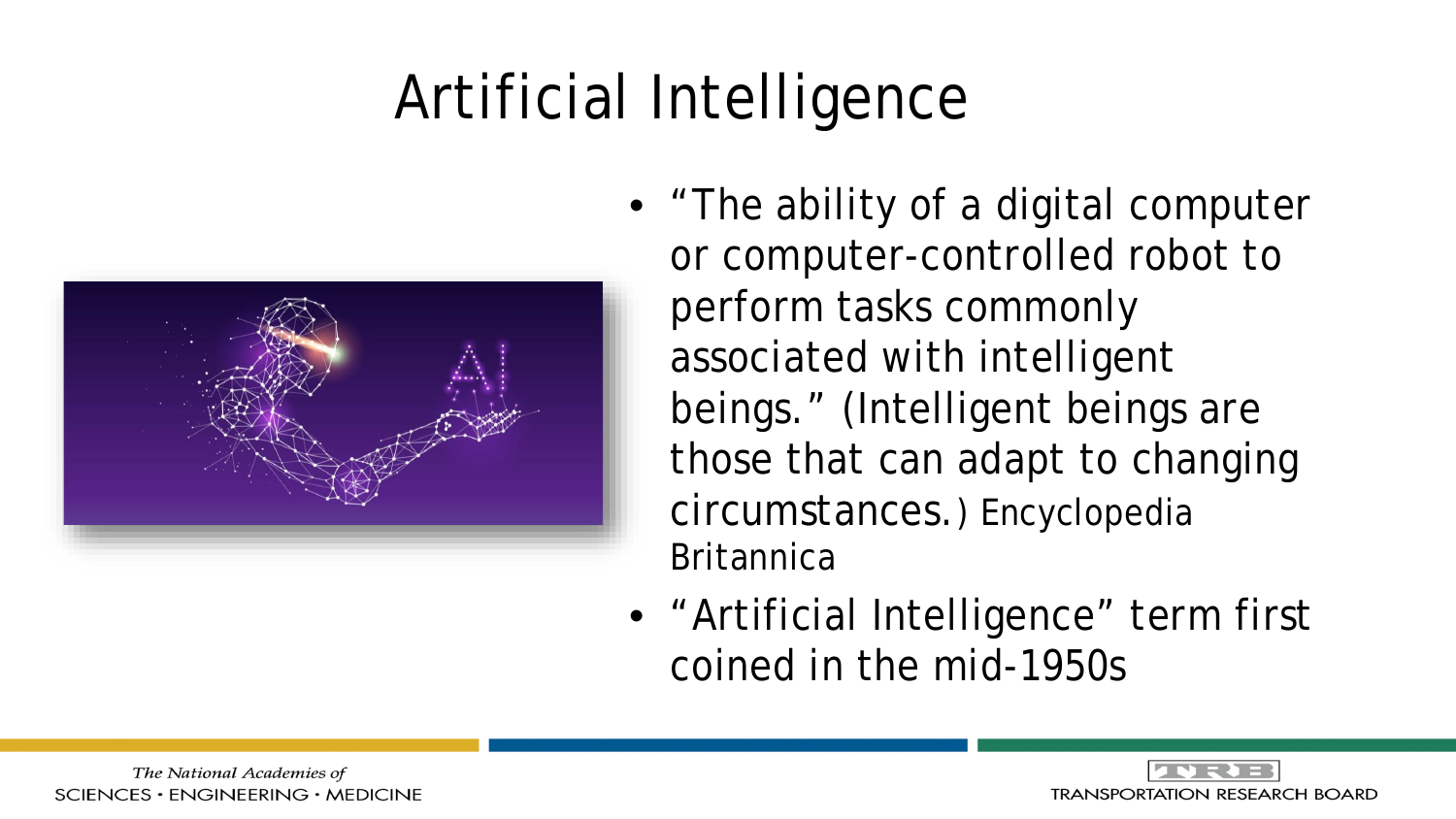# National Academies Report 1985!



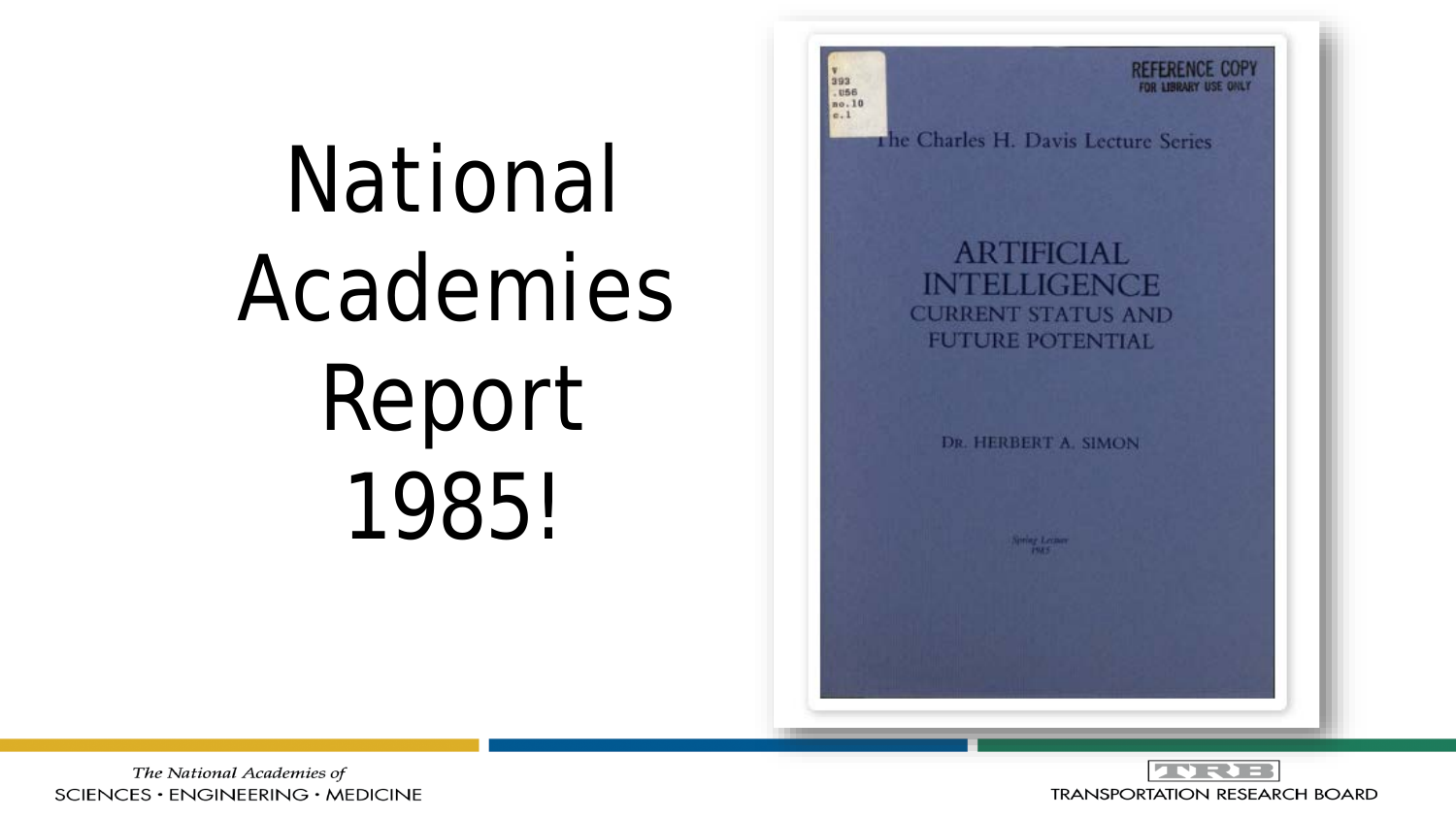TRB Standing Committee on Artificial Intelligence & Advanced Computer Applications (2012)



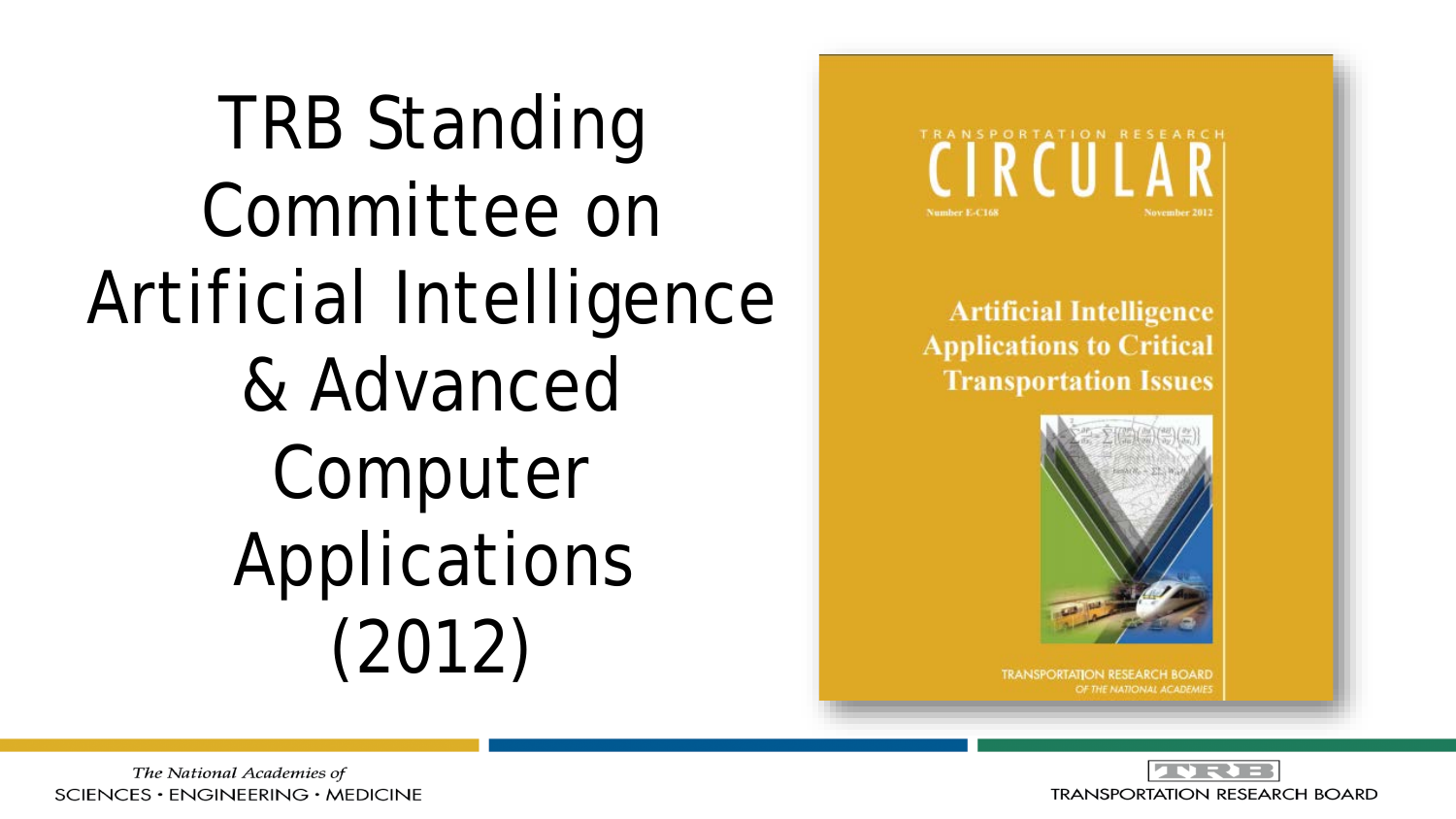TRB Standing Committee on Artificial Intelligence & Advanced Computer Applications

- Sponsoring numerous sessions, workshops, & webinars
- Reviewing Annual Meeting paper submissions

|                              | 2016 | 2020 |
|------------------------------|------|------|
| # of papers submitted        | 58   | 161  |
| Accepted for presentation    | 29   | 103  |
| Accepted for TRR publication |      | 24   |

- Finalizing Primer on Machine Learning in Transportation
	- Expected in 2020

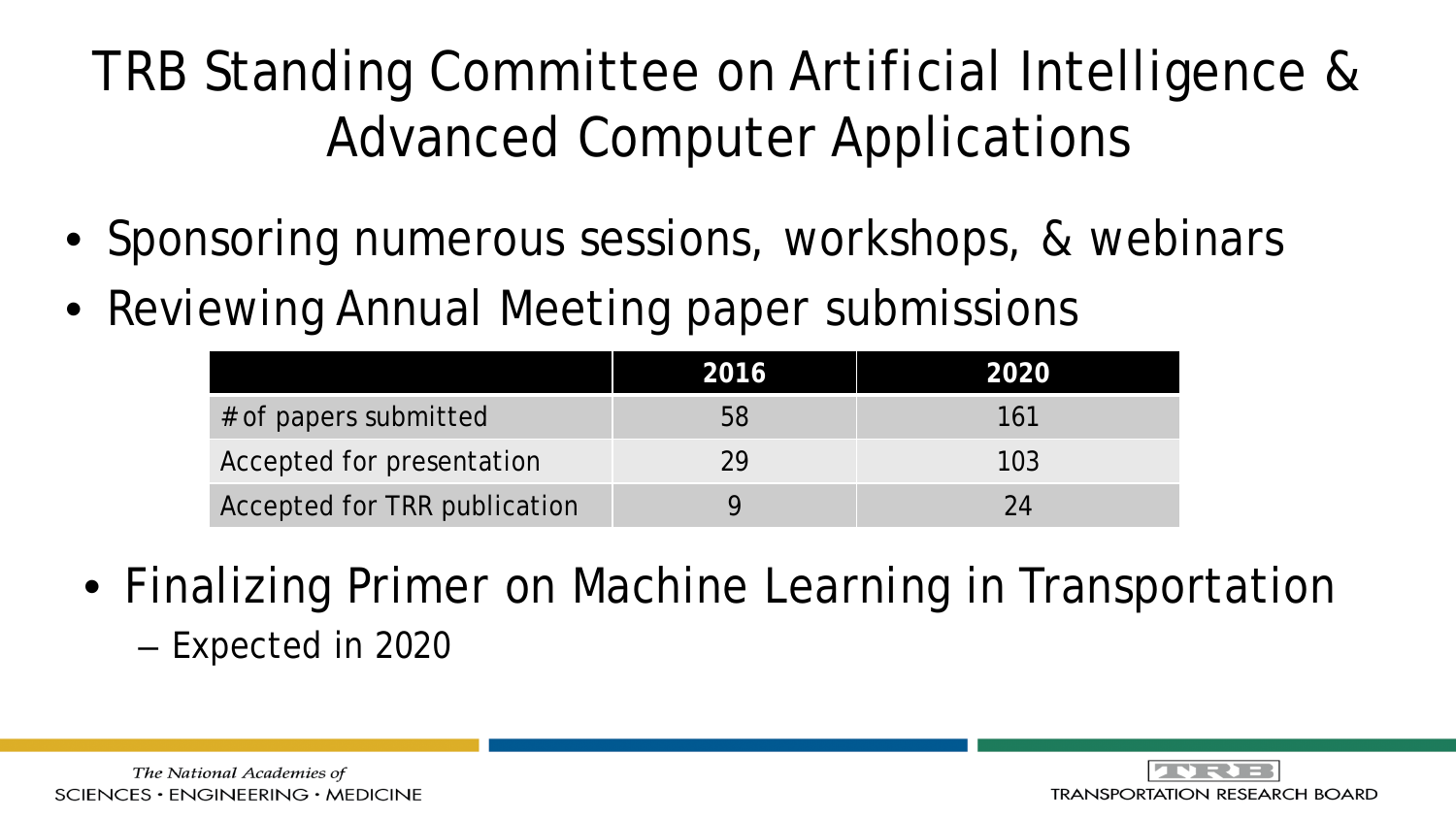# TRB Publications on Artificial Intelligence

- Almost all TRB papers and projects deal with very specific applications of AI
	- Transportation Research Record = 95 papers since 2014
	- TRB Annual Meeting = 161 papers since 2014
	- Numerous Cooperative Research Program projects
- Few, if any, address strategic or long term implications

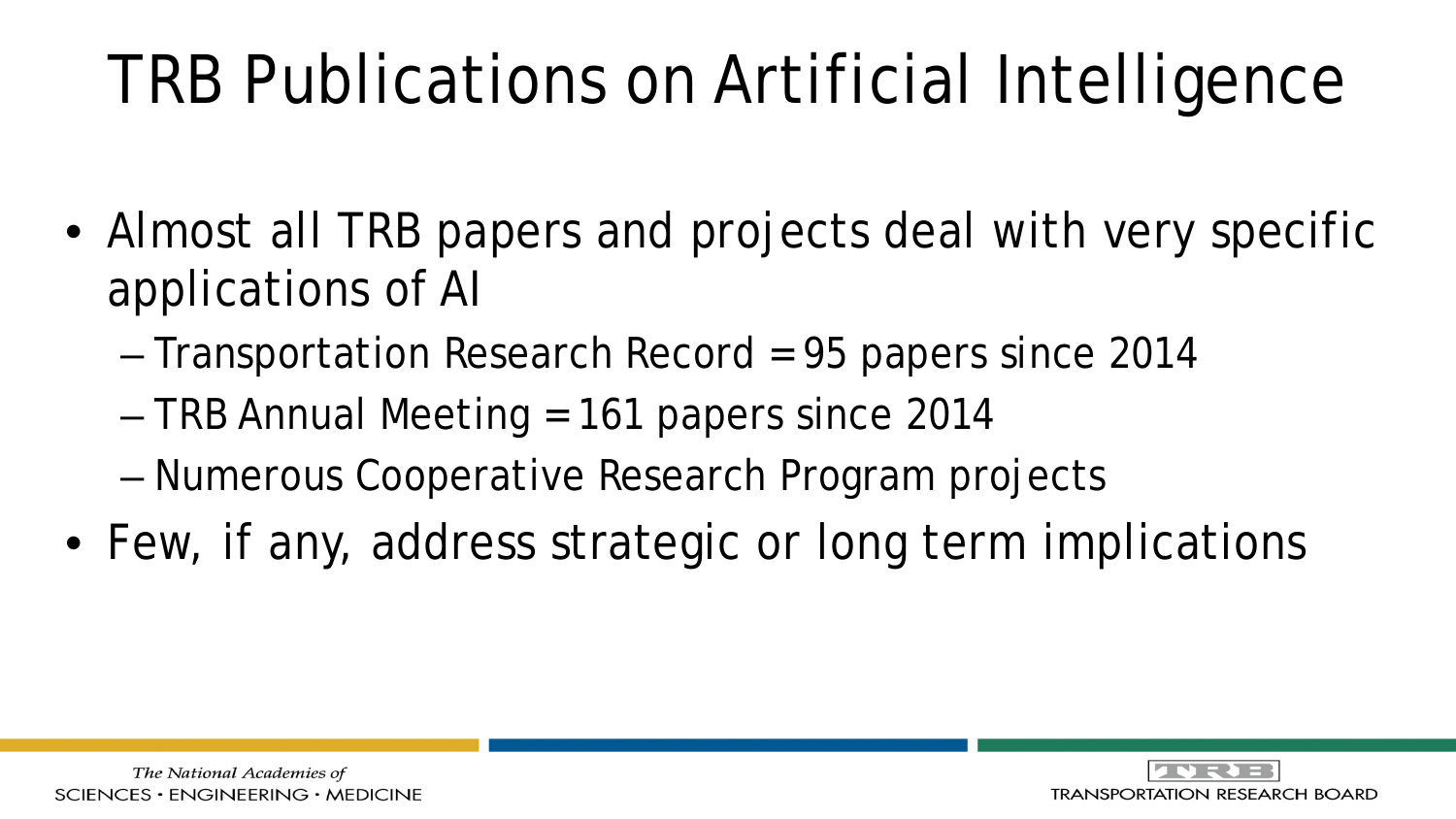### Session Panelists



**Prasanna Balaprakash** Computer Scientist, U.S. DOE-Argonne National Laboratory



**Richard Davies** Deputy Director of Sustainable Transportation Program, U.S. DOE - Oak Ridge National Laboratories



**Cathy Wu** Gilbert W. Winslow Career Development Assistant Professor, Civil and Environmental Engineering, MIT